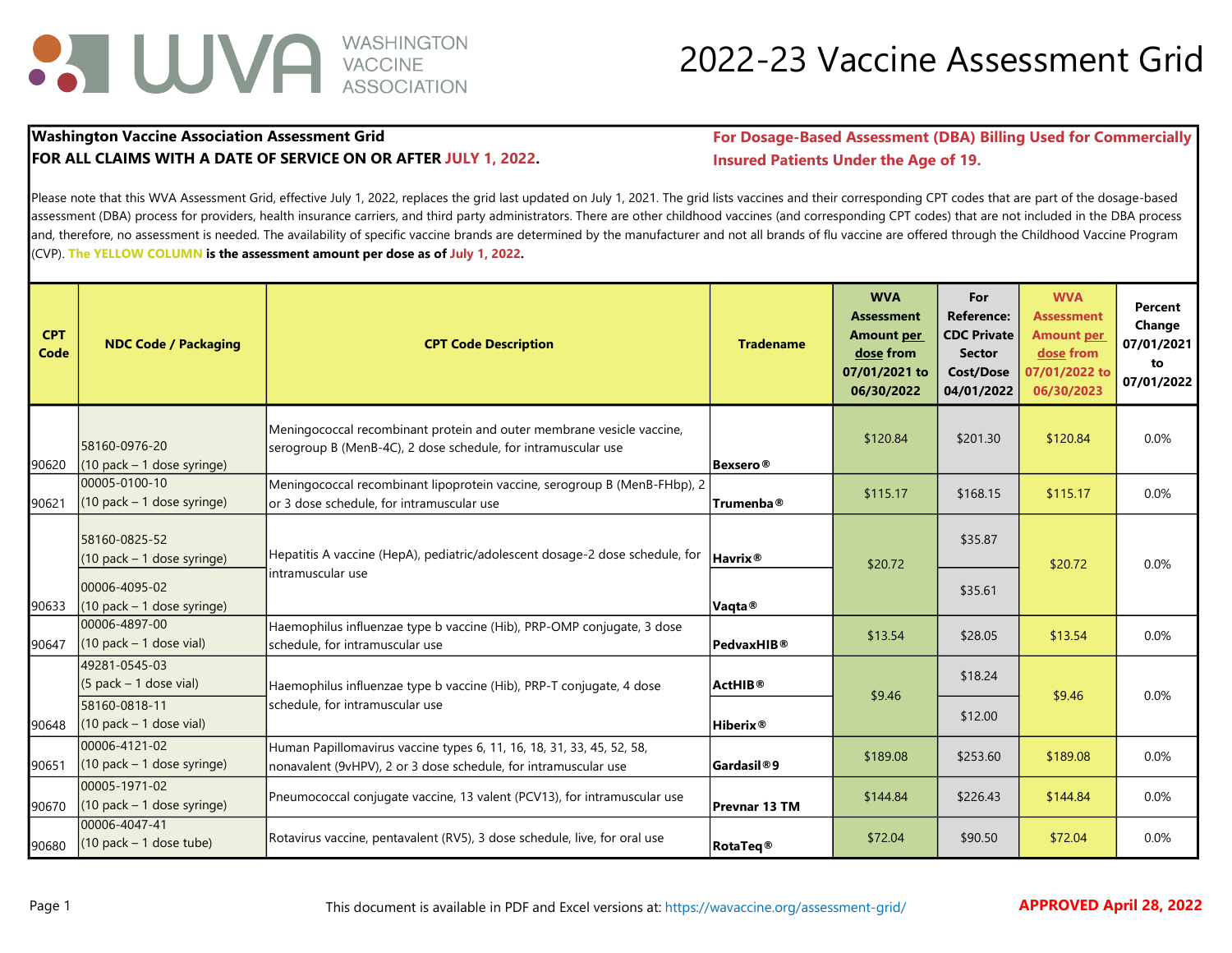

| <b>CPT</b><br>Code | <b>NDC Code / Packaging</b>                                                                 | <b>CPT Code Description</b>                                                                                                                                                                     | <b>Tradename</b>      | <b>WVA</b><br><b>Assessment</b><br><b>Amount per</b><br>dose from<br>07/01/2021 to<br>06/30/2022 | For<br><b>Reference:</b><br><b>CDC Private</b><br><b>Sector</b><br>Cost/Dose<br>04/01/2022 | <b>WVA</b><br><b>Assessment</b><br><b>Amount per</b><br>dose from<br>07/01/2022 to<br>06/30/2023 | Percent<br>Change<br>07/01/2021<br>to<br>07/01/2022 |
|--------------------|---------------------------------------------------------------------------------------------|-------------------------------------------------------------------------------------------------------------------------------------------------------------------------------------------------|-----------------------|--------------------------------------------------------------------------------------------------|--------------------------------------------------------------------------------------------|--------------------------------------------------------------------------------------------------|-----------------------------------------------------|
| 90681              | 58160-0854-52<br>$(10$ pack - 1 dose vial)                                                  | Rotavirus vaccine, human, attenuated (RV1), 2 dose schedule, live, for oral use <b>Rotarix</b> <sup>®</sup>                                                                                     |                       | \$97.88                                                                                          | \$130.82                                                                                   | \$97.88                                                                                          | 0.0%                                                |
|                    | 58160-0812-52<br>(10 pack - 1 dose syringe)                                                 | Diphtheria, tetanus toxoids, acellular pertussis vaccine and inactivated                                                                                                                        | Kinrix <sup>®</sup>   |                                                                                                  | \$57.22                                                                                    |                                                                                                  |                                                     |
| 90696              | 49281-0562-10<br>$(10$ pack - 1 dose vial)<br>49281-0564-15<br>$(10$ pack - 1 dose syringe) | poliovirus vaccine (DTaP-IPV), when administered to children 4 through 6<br>years of age, for intramuscular use                                                                                 | Quadracel™            | \$41.93                                                                                          | \$58.36                                                                                    | \$41.93                                                                                          | 0.0%                                                |
| 90697              | 63361-0243-15<br>(10 pack - 1 dose syringe)<br>63361-0243-10<br>$(10$ pack $-1$ dose vial)  | Diphtheria and tetanus toxoids and acellular pertussis adsorbed, inactivated<br>poliovirus, Haemophilus b conjugate (meningococcal protein conjugate), and<br>Hepatitis B (recombinant) vaccine | ∣Vaxelis™             | \$83.38                                                                                          | \$139.82                                                                                   | \$83.38                                                                                          | 0.0%                                                |
| 90698              | 49281-0511-05<br>$(5$ pack - 1 dose vial)                                                   | Diphtheria, tetanus toxoids, acellular pertussis vaccine, Haemophilus<br>influenzae type b, and inactivated poliovirus vaccine, (DTaP-IPV/Hib), for<br>intramuscular use                        | Pentacel®             | \$61.94                                                                                          | \$106.18                                                                                   | \$61.94                                                                                          | 0.0%                                                |
|                    | 49281-0286-10<br>$(10$ pack - 1 dose vial)                                                  | Diphtheria, tetanus toxoids, and acellular pertussis vaccine (DTaP), when                                                                                                                       | Daptacel <sup>®</sup> |                                                                                                  | \$34.15                                                                                    |                                                                                                  | 0.0%                                                |
| 90700              | 58160-0810-52<br>$(10$ pack - 1 dose syringe)                                               | administered to individuals younger than seven years, for intramuscular use                                                                                                                     | Infanrix <sup>®</sup> | \$18.63                                                                                          | \$18.63<br>\$37.03                                                                         |                                                                                                  |                                                     |
| 90702              | 49281-0225-10<br>$(10$ pack - 1 dose vial)                                                  | Diphtheria and tetanus toxoids adsorbed (DT) when administered to<br>individuals younger than 7 years, for intramuscular use                                                                    | DT (pediatric)        | \$59.59                                                                                          | \$0.00                                                                                     | \$59.59                                                                                          | 0.0%                                                |
| 90707              | 00006-4681-00<br>$(10$ pack - 1 dose vial)                                                  | Measles, mumps and rubella virus vaccine (MMR), live, for subcutaneous use                                                                                                                      | lM-M-R®II             | \$21.77                                                                                          | \$87.31                                                                                    | \$21.77                                                                                          | 0.0%                                                |
| 90710              | 00006-4171-00<br>$(10$ pack - 1 dose vial)                                                  | Measles, mumps, rubella, and varicella vaccine (MMRV), live, for subcutaneous<br>use                                                                                                            | ProQuad <sup>®</sup>  | \$138.67                                                                                         | \$250.02                                                                                   | \$138.67                                                                                         | 0.0%                                                |
| 90713              | 49281-0860-10<br>(10 dose vial)                                                             | Poliovirus vaccine, inactivated (IPV), for subcutaneous or intramuscular use                                                                                                                    | <b>IPOL®</b>          | \$13.90                                                                                          | \$38.74                                                                                    | \$13.90                                                                                          | 0.0%                                                |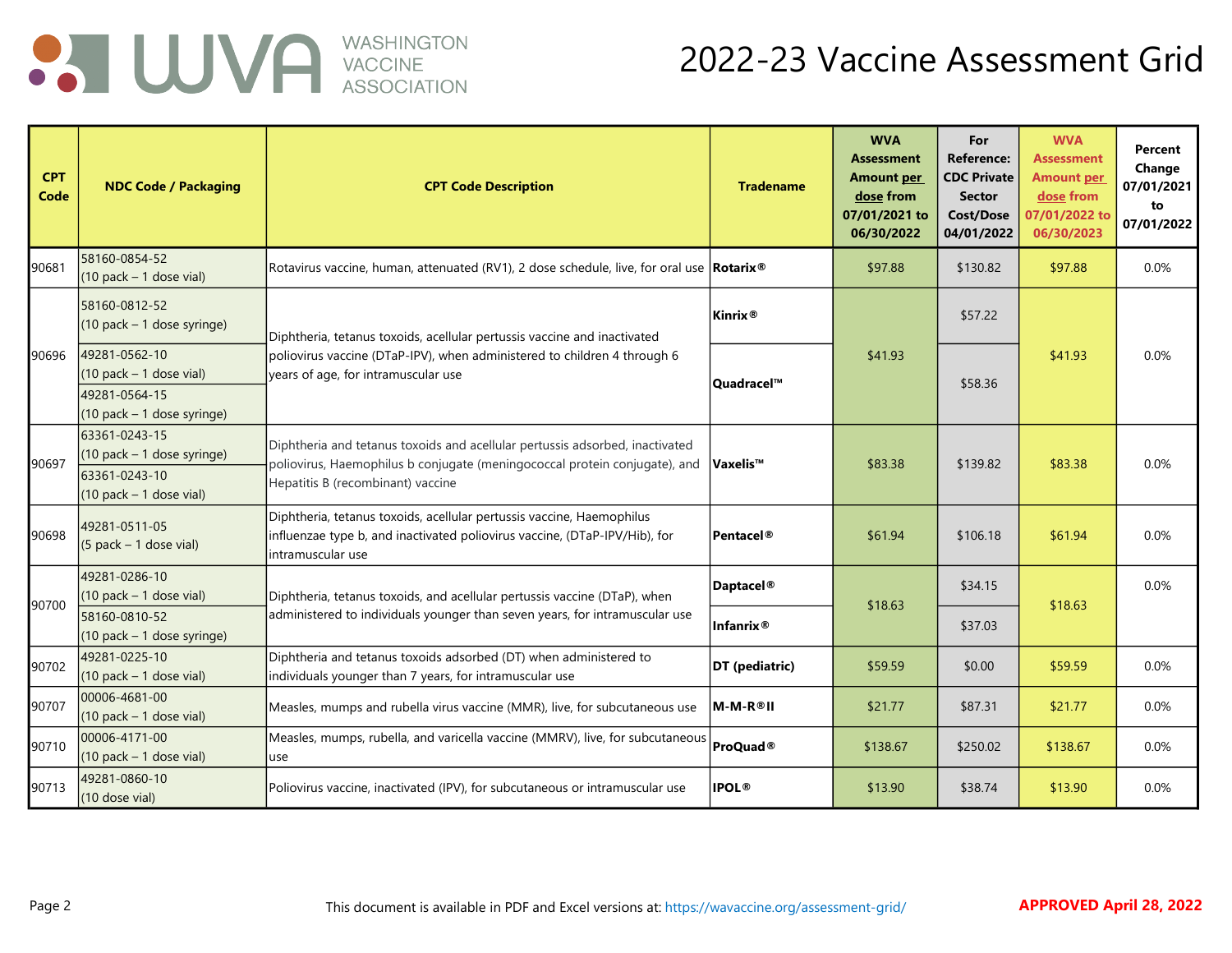

| <b>CPT</b><br>Code | <b>NDC Code / Packaging</b>                | <b>CPT Code Description</b>                                                | <b>Tradename</b>          | <b>WVA</b><br><b>Assessment</b><br><b>Amount per</b><br>dose from<br>07/01/2021 to<br>06/30/2022 | For<br><b>Reference:</b><br><b>CDC Private</b><br><b>Sector</b><br><b>Cost/Dose</b><br>04/01/2022 | <b>WVA</b><br><b>Assessment</b><br><b>Amount per</b><br>dose from<br>07/01/2022 to<br>06/30/2023 | Percent<br>Change<br>07/01/2021<br>to<br>07/01/2022 |
|--------------------|--------------------------------------------|----------------------------------------------------------------------------|---------------------------|--------------------------------------------------------------------------------------------------|---------------------------------------------------------------------------------------------------|--------------------------------------------------------------------------------------------------|-----------------------------------------------------|
|                    | 49281-0215-15                              |                                                                            |                           |                                                                                                  |                                                                                                   |                                                                                                  |                                                     |
|                    | (10 pack - 1 dose syringe)                 | Tetanus and diphtheria toxoids adsorbed (Td), preservative free, when      | Tenivac <sup>®</sup>      |                                                                                                  | \$37.92                                                                                           |                                                                                                  |                                                     |
| 90714              | 49281-0215-10                              | administered to individuals 7 years or older, for intramuscular use        |                           | \$16.42                                                                                          |                                                                                                   | \$16.42                                                                                          | 0.0%                                                |
|                    | $(10$ pack – 1 dose vial)                  |                                                                            |                           |                                                                                                  |                                                                                                   |                                                                                                  |                                                     |
|                    | 13533-0131-01                              | Tetanus and diphtheria toxoids (Td) adsorbed when administered to          | TDVAX™                    |                                                                                                  | \$37.17                                                                                           |                                                                                                  |                                                     |
|                    | $(10$ pack - 1 dose vial)                  | individuals 7 years or older, for intramuscular use                        |                           |                                                                                                  |                                                                                                   |                                                                                                  |                                                     |
|                    | 58160-0842-11                              |                                                                            |                           |                                                                                                  |                                                                                                   |                                                                                                  |                                                     |
|                    | $(10$ pack - 1 dose vial)                  |                                                                            | Boostrix®                 |                                                                                                  | \$44.80                                                                                           |                                                                                                  |                                                     |
|                    | 58160-0842-52                              |                                                                            |                           |                                                                                                  |                                                                                                   |                                                                                                  |                                                     |
| 90715              | (10 pack - 1 dose syringe)                 | Tetanus, diphtheria toxoids and acellular pertussis vaccine (Tdap), when   |                           | \$32.73                                                                                          |                                                                                                   | \$32.73                                                                                          | 0.0%                                                |
|                    | 49281-0400-10                              | administered to individuals 7 years or older, for intramuscular use        |                           |                                                                                                  |                                                                                                   |                                                                                                  |                                                     |
|                    | $(10$ pack - 1 dose vial)                  |                                                                            | Adacel®                   |                                                                                                  | \$50.48                                                                                           |                                                                                                  |                                                     |
|                    | 49281-0400-20                              |                                                                            |                           |                                                                                                  |                                                                                                   |                                                                                                  |                                                     |
|                    | (5 pack - 1 dose syringe)                  |                                                                            |                           |                                                                                                  |                                                                                                   |                                                                                                  |                                                     |
| 90716              | 00006-4827-00<br>$(10$ pack - 1 dose vial) | Varicella virus vaccine (VAR), live, for subcutaneous use                  | Varivax <sup>®</sup>      | \$110.28                                                                                         | \$150.98                                                                                          | \$110.28                                                                                         | 0.0%                                                |
|                    | 58160-0811-52                              | Diphtheria, tetanus toxoids, acellular pertussis vaccine, hepatitis B, and |                           |                                                                                                  |                                                                                                   |                                                                                                  |                                                     |
| 90723              | (10 pack - 1 dose syringe)                 | inactivated poliovirus vaccine (DTaP-HepB-IPV), for intramuscular use      | $Pe$ diarix $@$           | \$60.96                                                                                          | \$90.05                                                                                           | \$60.96                                                                                          | 0.0%                                                |
|                    | 00006-4837-03                              | Pneumococcal polysaccharide vaccine, 23-valent (PPSV23), adult or          |                           |                                                                                                  |                                                                                                   |                                                                                                  |                                                     |
| 90732              | (10 pack - 1 dose syringe)                 | immunosuppressed patient dosage, when administered to individuals 2 years  | Pneumovax <sup>®</sup> 23 | \$59.78                                                                                          | \$117.08                                                                                          | \$59.78                                                                                          | 0.0%                                                |
|                    | 49281-0589-05                              |                                                                            | Menactra <sup>®</sup>     |                                                                                                  | \$141.70                                                                                          |                                                                                                  |                                                     |
| 90734              | $(5$ pack – 1 dose vial)                   | Meningococcal conjugate vaccine, serogroups A, C, Y and W-135,             |                           | \$96.15                                                                                          |                                                                                                   | \$96.15                                                                                          | 0.0%                                                |
|                    | 58160-0955-09                              | quadrivalent (MCV4 or MenACWY), for intramuscular use                      | Menveo®                   |                                                                                                  | \$144.18                                                                                          |                                                                                                  |                                                     |
|                    | $(5$ pack - 1 dose vial)                   |                                                                            |                           |                                                                                                  |                                                                                                   |                                                                                                  |                                                     |
| 90619              | 49281-0590-05                              | Meningococcal polysaccharide (groups A, C, Y, W-135) tetanus toxoid        | MenQuadfi™                | \$96.15                                                                                          | \$148.71                                                                                          | \$96.15                                                                                          | N/A                                                 |
|                    | $(5$ pack - 1 dose vial)                   | conjugate vaccine .5mL dose, preservative free                             |                           |                                                                                                  |                                                                                                   |                                                                                                  |                                                     |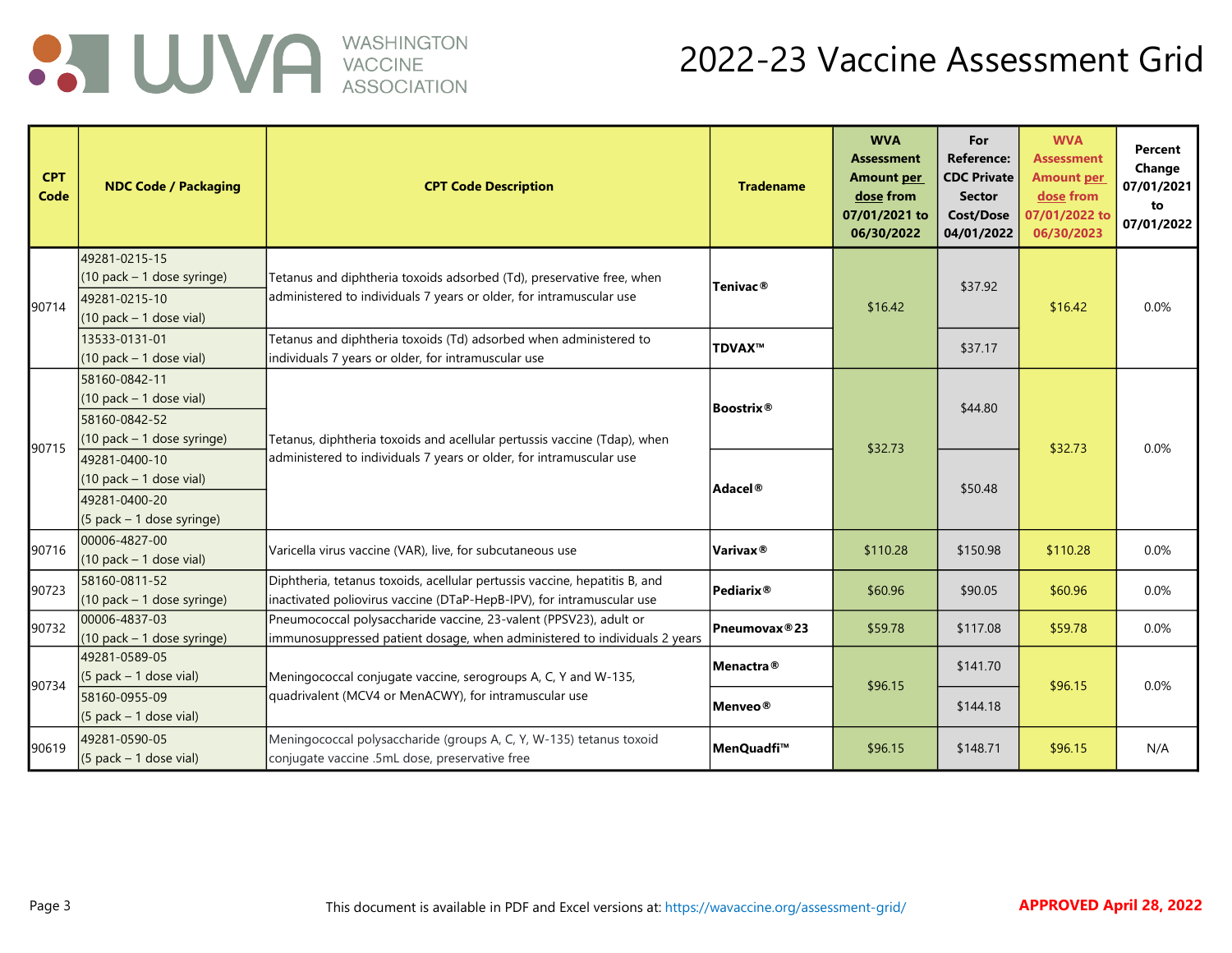

#### 2022-23 Vaccine Assessment Grid

| <b>CPT</b><br>Code | <b>NDC Code / Packaging</b>                               | <b>CPT Code Description</b>                                                                                                                                    | <b>Tradename</b>                | <b>WVA</b><br><b>Assessment</b><br><b>Amount per</b><br>dose from<br>07/01/2021 to<br>06/30/2022 | For<br><b>Reference:</b><br><b>CDC Private</b><br><b>Sector</b><br><b>Cost/Dose</b><br>04/01/2022 | <b>WVA</b><br><b>Assessment</b><br><b>Amount per</b><br>dose from<br>07/01/2022 to<br>06/30/2023 | Percent<br>Change<br>07/01/2021<br>to<br>07/01/2022 |
|--------------------|-----------------------------------------------------------|----------------------------------------------------------------------------------------------------------------------------------------------------------------|---------------------------------|--------------------------------------------------------------------------------------------------|---------------------------------------------------------------------------------------------------|--------------------------------------------------------------------------------------------------|-----------------------------------------------------|
|                    | 00006-4981-00<br>$(10$ pack – 1 dose vial)                |                                                                                                                                                                | <b>Recombivax HB®</b>           |                                                                                                  | \$35.60                                                                                           |                                                                                                  |                                                     |
| 90744              | 100006-4093-02<br>$(10$ pack - 1 dose syringe)            | Hepatitis B vaccine (HepB), pediatric/adolescent dosage, 3 dose schedule, for<br>lintramuscular use                                                            | $ $ Recombivax HB $^{\circ}\!$  | \$12.54                                                                                          | \$35.60                                                                                           | \$12.54                                                                                          | 0.0%                                                |
|                    | 58160-0820-52<br>$(10$ pack – 1 dose syringe)             |                                                                                                                                                                | Engerix B®                      |                                                                                                  | \$26.34                                                                                           |                                                                                                  |                                                     |
|                    | 2022-2023 Pediatric Influenza Vaccine Assessments         |                                                                                                                                                                |                                 |                                                                                                  |                                                                                                   |                                                                                                  |                                                     |
| 90686              | 19515-0808-52<br>$(10$ pack - 1 dose syringe)             | Influenza virus vaccine, quadrivalent (IIV4), split virus, preservative free, 0.5 mL FluLaval®<br>dosage, for intramuscular use                                | <b>Quadrivalent</b>             | \$13.50                                                                                          | \$19.00                                                                                           | \$13.50                                                                                          | 0.0%                                                |
|                    | 49281-0422-50<br>$(10$ pack – 1 dose syringe)             | Influenza virus vaccine, quadrivalent (IIV4), split virus, preservative free, 0.5 mL <b>Fluzone</b> ®<br>dosage, for intramuscular use                         | Quadrivalent SYR                |                                                                                                  | \$18.63                                                                                           |                                                                                                  |                                                     |
| 90688              | 49281-0637-15<br>(10 dose vial)                           | Influenza virus vaccine, quadrivalent (IIV4), split virus, 0.5 mL dosage, for<br>lintramuscular use                                                            | Fluzone®<br>Quadrivalent MDV    | \$13.55                                                                                          | \$18.63                                                                                           | \$13.55                                                                                          | 0.0%                                                |
| 90672              | 66019-0309-10<br>(10 pack-1 dose sprayer<br>(Intranasal)) | Influenza virus vaccine, quadrivalent, live (LAIV4), for intranasal use                                                                                        | FluMist®<br><b>Quadrivalent</b> | \$18.88                                                                                          | \$22.95                                                                                           | \$18.88                                                                                          | 0.0%                                                |
| 90674              | 70461-0322-03<br>$(10$ pack – 1 dose syringe)             | Influenza virus vaccine, quadrivalent (cclIV4), derived from cell cultures,<br>subunit, preservative and antibiotic free, 0.5 mL dosage, for intramuscular use | Flucelvax ®<br>Quadrivalent     | \$16.02                                                                                          | \$26.95                                                                                           | \$16.02                                                                                          | 0.0%                                                |

NOTE: The WVA reserves the right to modify the Assessment Grid in effect at any time with Board approval and appropriate notification of payers.

|                    | <b>DISCONTINUED PEDIATRIC INFLUENZA NDC CODES AS OF JUNE 30, 2022</b> |                                                                                                                                                  |                  |  |  |  |  |  |
|--------------------|-----------------------------------------------------------------------|--------------------------------------------------------------------------------------------------------------------------------------------------|------------------|--|--|--|--|--|
| <b>CPT</b><br>Code | <b>NDC Code / Packaging</b>                                           | <b>CPT Code Description</b>                                                                                                                      | <b>Tradename</b> |  |  |  |  |  |
| 90686              | 19515-0818-52<br>(10 pack - 1 dose syringe)                           | Influenza virus vaccine, quadrivalent (IIV4), split virus, preservative free, 0.5 mL FluLaval® Quadrivalent<br>dosage, for intramuscular use     |                  |  |  |  |  |  |
|                    | 49281-0421-50<br>$(10$ pack – 1 dose syringe)                         | Influenza virus vaccine, quadrivalent (IIV4), split virus, preservative free, 0.5 mL  Fluzone® Quadrivalent SYR<br>dosage, for intramuscular use |                  |  |  |  |  |  |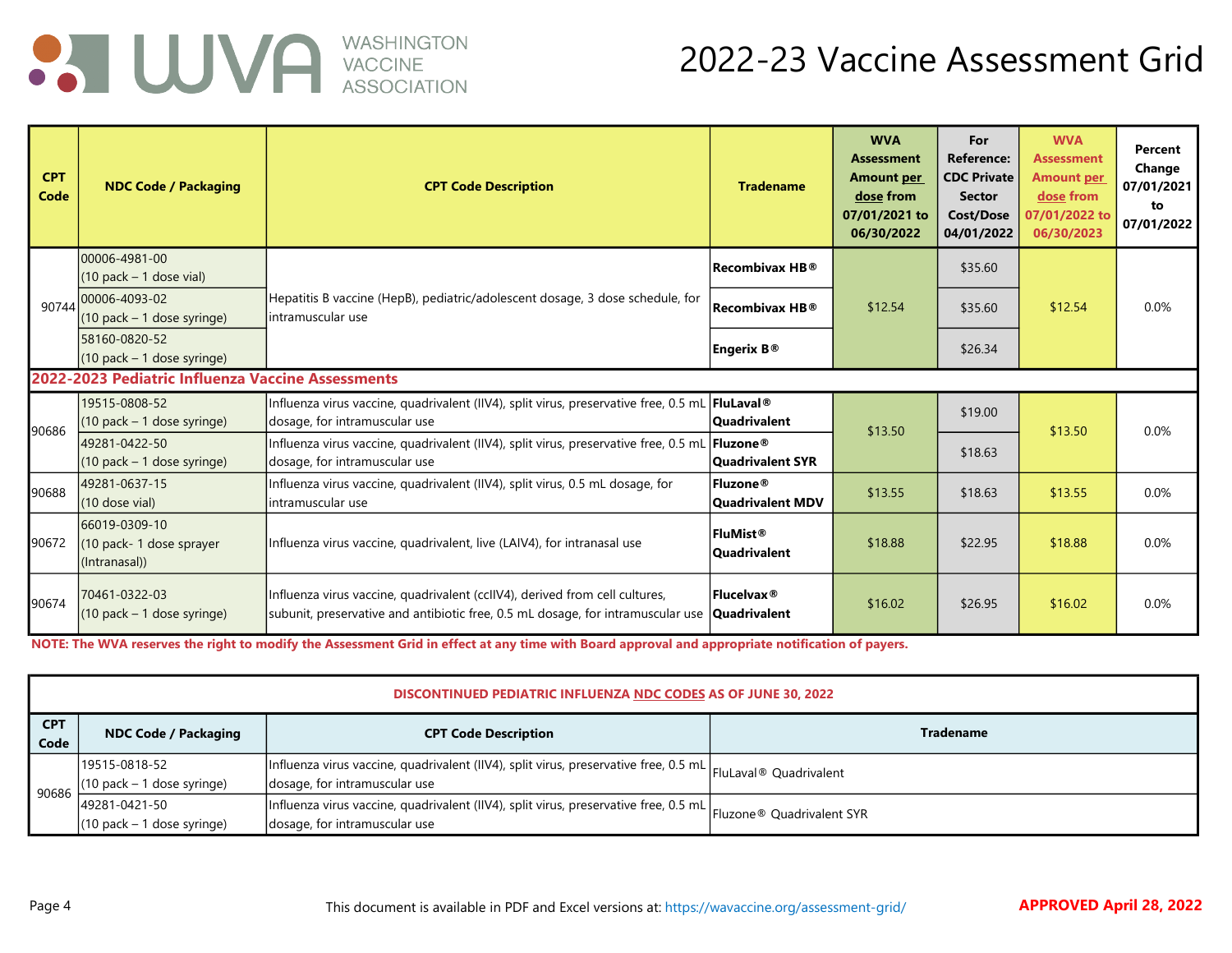## **ON UUVA** WASHINGTON

#### 2022-23 Vaccine Assessment Grid

|                    |                                                            | , 100001, 111011                                                                                                                                               |                                       |
|--------------------|------------------------------------------------------------|----------------------------------------------------------------------------------------------------------------------------------------------------------------|---------------------------------------|
| 90688              | 49281-0635-15<br>(10 dose vial)                            | Influenza virus vaccine, quadrivalent (IIV4), split virus, 0.5 mL dosage, for<br>intramuscular use                                                             | Fluzone® Quadrivalent MDV             |
| 90672              | 66019-0308-10<br>(10 pack- 1 dose sprayer<br>(Intranasal)) | Influenza virus vaccine, quadrivalent, live (LAIV4), for intranasal use                                                                                        | FluMist®Quadrivalent                  |
| 90674              | 70461-0321-03<br>$(10$ pack - 1 dose syringe)              | Influenza virus vaccine, quadrivalent (cclIV4), derived from cell cultures,<br>subunit, preservative and antibiotic free, 0.5 mL dosage, for intramuscular use | Flucelvax <sup>®</sup> Quadrivalent   |
|                    |                                                            | DISCONTINUED PEDIATRIC INFLUENZA NDC CODES AS OF JUNE 30, 2021                                                                                                 |                                       |
| <b>CPT</b><br>Code | <b>NDC Code / Packaging</b>                                | <b>CPT Code Description</b>                                                                                                                                    | <b>Tradename</b>                      |
| 90686              | 19515-0816-52<br>(10 pack - 1 dose syringe)                | Influenza virus vaccine, quadrivalent (IIV4), split virus, preservative free, 0.5 mL<br>dosage, for intramuscular use                                          | FluLaval® Quadrivalent                |
|                    | 49281-0420-50<br>(10 pack - 1 dose syringe)                | Influenza virus vaccine, quadrivalent (IIV4), split virus, preservative free, 0.5 mL<br>dosage, for intramuscular use                                          | Fluzone® Quadrivalent SYR             |
| 90688              | 49281-0635-15<br>(10 dose vial)                            | Influenza virus vaccine, quadrivalent (IIV4), split virus, 0.5 mL dosage, for<br>intramuscular use                                                             | Fluzone® Quadrivalent MDV             |
| 90672              | 66019-0308-10<br>(10 pack-1 dose sprayer<br>(Intranasal))  | Influenza virus vaccine, quadrivalent, live (LAIV4), for intranasal use                                                                                        | FluMist <sup>®</sup> Quadrivalent     |
| 90674              | 70461-0321-03<br>(10 pack - 1 dose syringe)                | Influenza virus vaccine, quadrivalent (cclIV4), derived from cell cultures,<br>subunit, preservative and antibiotic free, 0.5 mL dosage, for intramuscular use | Flucelvax <sup>®</sup> Quadrivalent   |
|                    |                                                            | <b>DISCONTINUED PEDIATRIC INFLUENZA NDC CODES AS OF JUNE 30, 2020</b>                                                                                          |                                       |
| <b>CPT</b><br>Code | <b>NDC Code / Packaging</b>                                | <b>CPT Code Description</b>                                                                                                                                    | <b>Tradename</b>                      |
| 90686              | 19515-0906-52<br>(10 pack - 1 dose syringe)                | Influenza virus vaccine, quadrivalent (IIV4), split virus, preservative free, 0.5 mL<br>dosage, for intramuscular use                                          | FluLaval® Quadrivalent                |
|                    | 49281-0419-50<br>$(10$ pack - 1 dose syringe)              | Influenza virus vaccine, quadrivalent (IIV4), split virus, preservative free, 0.5 mL<br>dosage, for intramuscular use                                          | Fluzone <sup>®</sup> Quadrivalent SYR |
|                    | 66019-0306-10                                              |                                                                                                                                                                |                                       |

90672

(10 pack- 1 dose sprayer

(Intranasal))

FluMist®Quadrivalent

Fluzone® Quadrivalent MDV

Influenza virus vaccine, quadrivalent, live (LAIV4), for intranasal use

90688 49281-0631-15 (10 dose vial) Influenza virus vaccine, quadrivalent (IIV4), split virus, 0.5 mL dosage, for

intramuscular use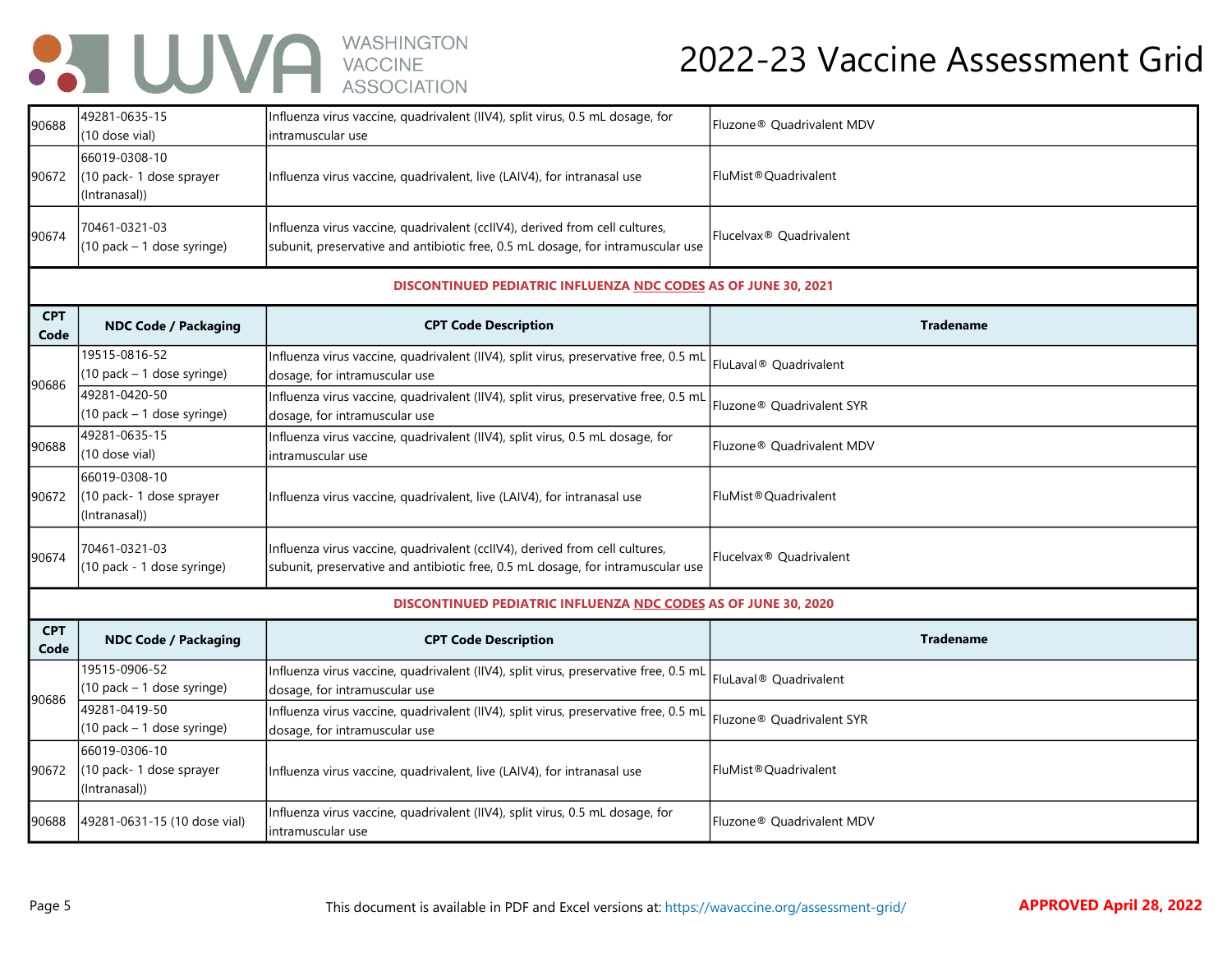## **BUVA** WASHINGTON

#### 2022-23 Vaccine Assessment Grid

| 90674              | 70461-0319-03<br>(10 pack - 1 dose syringe) | Influenza virus vaccine, quadrivalent (ccllV4), derived from cell cultures,<br>subunit, preservative and antibiotic free, 0.5 mL dosage, for intramuscular use                              | Flucelvax <sup>®</sup> Quadrivalent |                                                                                |                                                                     |                                                                                |                                                     |
|--------------------|---------------------------------------------|---------------------------------------------------------------------------------------------------------------------------------------------------------------------------------------------|-------------------------------------|--------------------------------------------------------------------------------|---------------------------------------------------------------------|--------------------------------------------------------------------------------|-----------------------------------------------------|
| <b>CPT</b><br>Code | <b>NDC Code / Packaging</b>                 | DISCONTINUED CPT CODES FROM JULY 1, 2020 ASSESSMENT GRID<br><b>July 1, 2021 Grid</b><br><b>CPT Code Description</b>                                                                         | <b>Tradename</b>                    | <b>WVA</b><br><b>Assessment</b><br>Amount per<br>dose as of<br>7/1/2020        | <b>CDC Private</b><br><b>Sector</b><br><b>Cost/Dose</b><br>4/1/2021 | <b>WVA</b><br><b>Assessment</b><br><b>Amount per</b><br>dose as of<br>7/1/2021 | <b>Percent</b><br>change<br>7/1/2021 to<br>7/1/2022 |
| 90680              | 00006-4047-20<br>$(25$ pack – 1 dose tube)  | Rotavirus vaccine, pentavalent (RV5), 3 dose schedule, live, for oral use                                                                                                                   | <b>RotaTeq®</b>                     | \$72.04                                                                        | \$87.88                                                             | \$72.04                                                                        | 0.0%                                                |
| 90696              | 58160-0812-11<br>$(10$ pack - 1 dose vial)  | Diphtheria, tetanus toxoids, acellular pertussis vaccine and inactivated<br>poliovirus vaccine (DTaP-IPV), when administered to children 4 through 6<br>years of age, for intramuscular use | <b>Kinrix</b> <sup>®</sup>          | \$41.93                                                                        | \$55.64                                                             | \$41.93                                                                        | 0.0%                                                |
| 90698              | 49281-0510-05<br>$(5$ pack – 1 dose vial)   | Diphtheria, tetanus toxoids, acellular pertussis vaccine, Haemophilus<br>influenzae type b, and inactivated poliovirus vaccine, (DTaP-IPV/Hib), for<br>intramuscular use                    | <b>Pentacel®</b>                    | \$61.94                                                                        | \$61.94                                                             | \$61.94                                                                        | 0.0%                                                |
| 90700              | 58160-0810-11<br>$(10$ pack – 1 dose vial)  | Diphtheria, tetanus toxoids, and acellular pertussis vaccine (DTaP), when<br>administered to individuals younger than seven years, for intramuscular use                                    | Infanrix $\circledR$                | \$18.63                                                                        | \$26.31                                                             | \$18.63                                                                        | 0.0%                                                |
|                    |                                             | DISCONTINUED CPT CODES FROM JULY 1, 2019 ASSESSMENT GRID                                                                                                                                    |                                     |                                                                                |                                                                     |                                                                                |                                                     |
| <b>CPT</b><br>Code | <b>NDC Code / Packaging</b>                 | <b>July 1, 2019 Grid</b><br><b>CPT Code Description</b>                                                                                                                                     | <b>Tradename</b>                    | <b>WVA</b><br><b>Assessment</b><br>Amount per<br>dose as of<br>7/1/2018        | <b>CDC Private</b><br><b>Sector</b><br><b>Cost/Dose</b><br>4/1/19   | <b>WVA</b><br>Assessment<br><b>Amount per</b><br>dose as of<br>7/1/2019        | <b>Percent</b><br>change<br>7/1/2018 to<br>7/1/2019 |
| 90636              | 58160-0815-52<br>(10 pack - 1 dose syringe) | Hepatitis A and hepatitis B vaccine (HepA-HepB), adult dosage, for<br>intramuscular use.<br>(Age 18 only for CVP)                                                                           | <b>Twinrix®</b>                     | \$76.58                                                                        | \$104.00                                                            | \$67.29                                                                        | $-12.1%$                                            |
|                    |                                             | <b>DISCONTINUED CPT CODES FROM JULY 1, 2018 ASSESSMENT GRID</b>                                                                                                                             |                                     |                                                                                |                                                                     |                                                                                |                                                     |
| <b>CPT</b><br>Code | <b>NDC Code / Packaging</b>                 | <b>July 1, 2018 Grid</b><br><b>CPT Code Description</b>                                                                                                                                     | <b>Tradename</b>                    | <b>WVA</b><br><b>Assessment</b><br><b>Amount per</b><br>dose as of<br>7/1/2018 | <b>CDC Private</b><br><b>Sector</b><br>Cost/Dose<br>4/1/19          | <b>WVA</b><br>Assessment<br><b>Amount per</b><br>dose as of<br>7/1/2019        | Percent<br>change<br>7/1/2018 to<br>7/1/2019        |